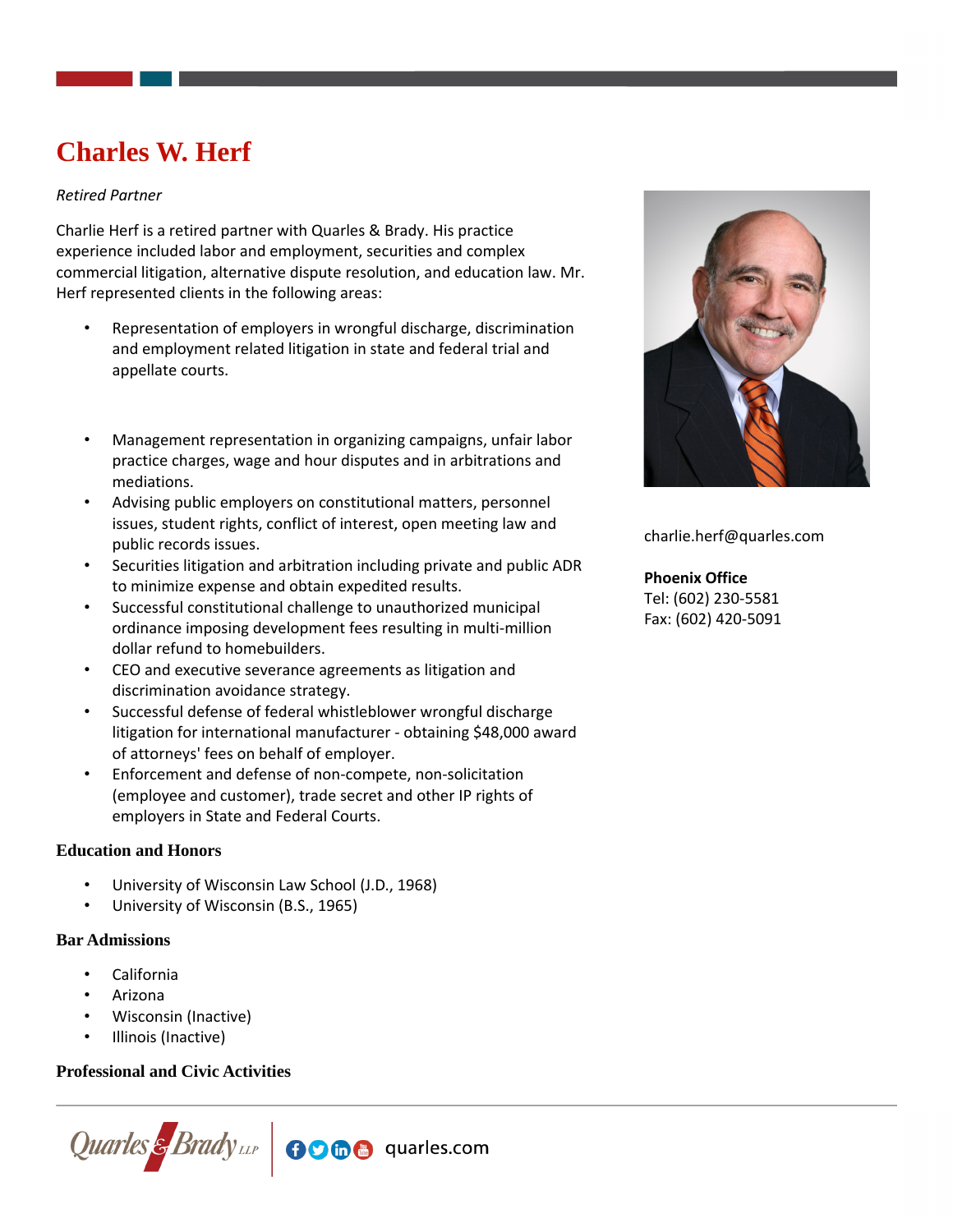- Member: State Bar of Arizona; Maricopa County Bar Association; American Bar Association (Labor Relations and Litigation Section); State Bar of California; State Bar of Wisconsin; Illinois State Bar. Extensive experience as mediator and arbitrator in all aspects of alternative dispute resolution processes. Approved Industry Arbitrator: National Association of Securities Dealers, 1989- ; New York Stock Exchange, 1989- ; American Arbitration Association, 1992- ; Judge Pro Tem, Arizona Superior Court, 1990- ; Arbitrator, United States District Court for Arizona, 1994-
- Representation and counseling of employers in wrongful discharge litigation, sexual harassment, discrimination charges, whistleblowing, union organizing campaigns, arbitrations, disability and defamation suits. Counseling and representation has included jury and non-jury trials, arbitrations and mediations in the private and public sectors. Litigation experience encompasses employment securities, corporate and constitutional disputes. Client representation has included state and federal trial courts in Arizona, California, the Ninth Circuit Court of Appeals and United States Supreme Court
- Coaching Youth Sports, 1980-1992; Board of Directors, Sereno Soccer Club, 1983-1988; Arizona Chamber of Commerce (Member, Employment Section); Scottsdale Chamber of Commerce; Executive Board, Chaparral High School Association of Parents, Teachers and Students; Greater Phoenix Economic Council (GPEC); Paradise Valley Country Club Tennis Committee

## **Professional Recognition**

- Appointed to a three-year term as a Lawyer Representative to the U.S. Ninth Judicial Circuit
- Listed in The Best Lawyers in America® (2005-present: Bet-the-Company Litigation, Commercial Litigation, Education Law, Labor and Employment Law)
- Listed in Chambers USA® (2004-present: Labor & Employment)
- Martindale-Hubbell AV® Peer Review Rated
- Selected for inclusion in the 2007-2009 Southwest Super Lawyers<sup>®</sup> lists (Employment & Labor)

## **Selected Presentations/Publications**

- "Prosecuting and Defending Temporary Restraining Order and Injunctive Litigation," National School Boards Association, November 2000
- "Early Retirement Plans and Age Discrimination," Arizona School Boards Association, 2000
- "Employment Disputes In A School Setting" State Bar of Arizona, 1997